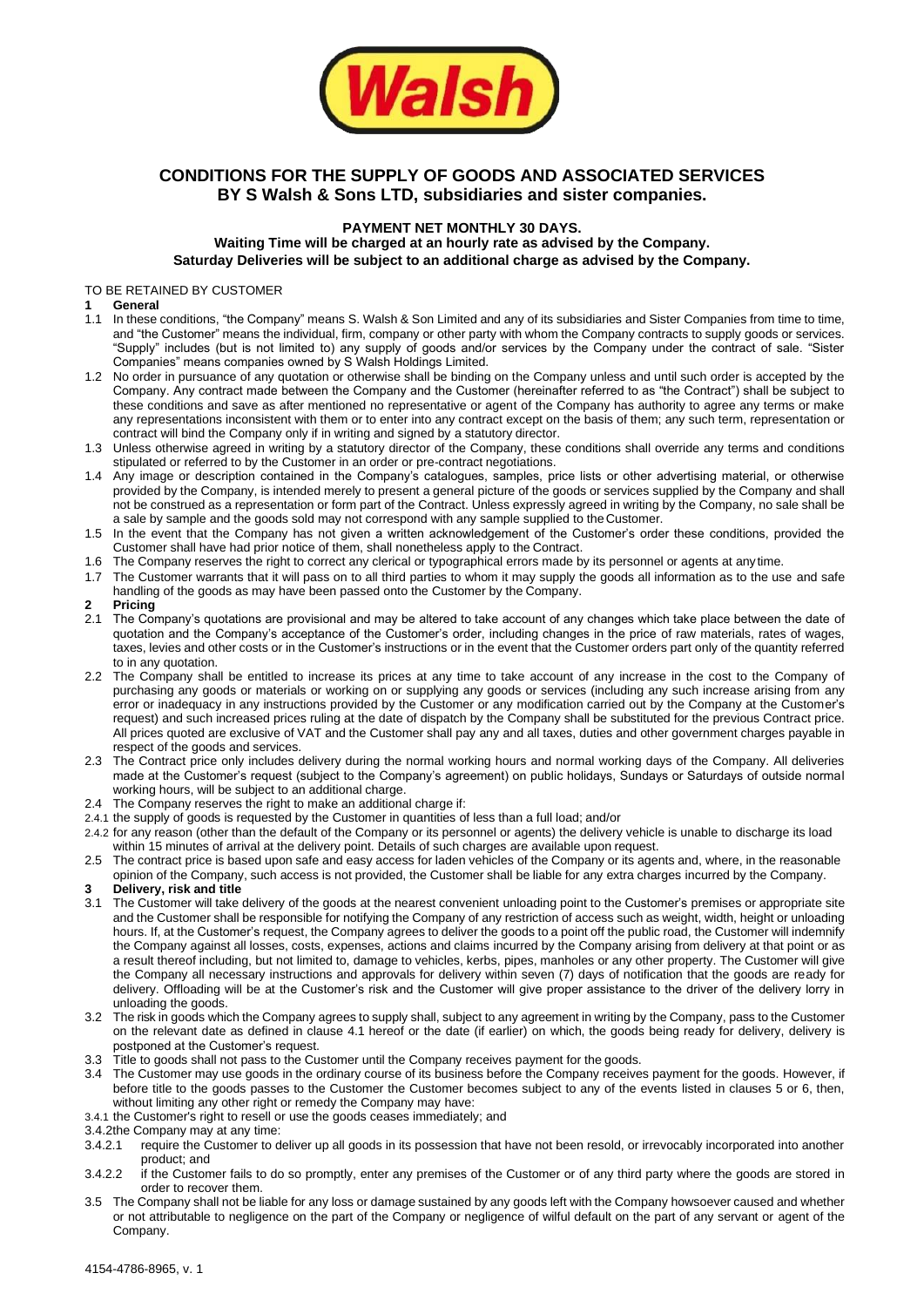- 3.6 Should the Company be delayed in or prevented from supplying the goods or services due to war, governmental or parliamentary restrictions, strike, lock-outs, fire, floods, explosions, epidemic, pandemic, labour disturbances, trade disputes, damage to or destruction of goods, breakdown of machinery, shortage of labour or of raw materials or Act of God or due to any other cause whatsoever beyond the reasonable control of the Company, the Company shall be at liberty to cancel or suspend the order placed by the Customer without incurring any liability for any loss or damage arising therefrom.
- 3.7 While the Company will endeavour to supply the goods or services by any date or within any period agreed upon, such dates and periods are estimates only given in good faith and the Company will not be liable for any failure to supply by such a date or within such a period. Moreover, the Company shall be entitled to defer supply until any monies due from the Customer have been received.

#### **4 Payment**

- 4.1 For the purposes of clause 3.2 the goods shall mean the whole or any instalment of the goods which the Company has agreed to supply or to which the Company has agreed to carry out work and the relevant date shall be the date on which (i) the Company dispatches the goods or (ii) the Customer takes delivery of the goods at the Company's premises or (iii) the Customer defaults in its obligation under clause 3.1 hereof whichever shall first occur or (iv) (in the case of services) the services or any part thereof are completed.
- 4.2 Payment shall be made by the Customer net cash not later than 30 days after the relevant date. Time for payment shall be of the essence of the Contract. Without prejudice to any other rights of the Company interest will be payable on all overdue accounts at Lloyds Bank base rate plus 4% and for the purpose of clause 5 hereof the full purchase price of the goods or services shall include any interest payable hereunder.
- 4.3 Each Contract with the Company is divisible. Each delivery made hereunder shall be deemed to arise from a separate contract and shall be invoiced separately; any invoice for a delivery shall be payable in full in accordance with the terms of payment provided for herein, without reference to and notwithstanding any defect of default in delivery of any other instalment.

#### **5 Termination**

If the Customer shall fail to make any payment when it becomes due or shall enter into any composition or any arrangement with its creditors or if being an incorporated company shall have an administrative receiver or administrator appointed or shall pass a resolution for winding up or a Court shall make any order to that effect or if there shall be any breach by the Customer of any of the terms and conditions hereof the Company may defer or cancel any further deliveries and treat the Contract as determined but without prejudice to its right to the full purchase price for goods and services supplied and damages for any loss suffered in consequence of such determination.

#### **6 Cancellation**

- 6.1 Save as otherwise provided in these conditions, cancellation by the Customer will only be accepted at the discretion of the Company and in any case on condition that any costs or expenses incurred by the Company up to the date of cancellation and all loss and damage resulting to the Company by reason of such cancellation will be paid by the Customer to the Company forthwith. Acceptance of such cancellation will only be binding on the Company if in writing.
- 6.2 Save as otherwise provided in these conditions, a charge will be made for any costs incurred by the Company due to suspension or deferment of any order by the Customer or in the event that the Customer defaults in collecting, or giving instructions for the delivery of any goods.
- 6.3 If you are contracting as a consumer, the following provisions apply:
- 6.3.1 A consumer may cancel a Contract at any time up to fourteen working days from the day after the goods are received. In this case, the consumer will receive a full refund of the price paid for the goods. Delivery costs are non-refundable.
- 6.3.2 To cancel a Contract, the consumer must inform the Company in writing. The consumer must also return the goods to the Company as soon as reasonably practicable, in the same condition in which they were received, and at the consumer's cost and risk. The consumer will not be able to return goods if they have been used. The consumer has a legal obligation to take reasonable care of the goods whilst in the consumer's possession. If the consumer fails to comply with this obligation, the Company may have a right of action against the consumer for compensation.
- 6.3.3 This clause 6.3 does not affect the consumer's statutory rights.
- **7 Supply of goods - terms and liabilities**
- 7.1 Save as otherwise provided in these conditions no claim for damage in transit, shortage of delivery or loss of goods will be entertained unless the Customer shall have given to the Company written notice of such damage, shortage or loss with reasonable particulars thereof within 3 days of receipt of goods or (in the case of total loss) of receipt of the invoice or other notification of dispatch.
- 7.2 The Company shall have no liability (including for direct, indirect or consequential loss) in respect of damage, shortage, or loss occurring while the goods are in the custody of an independent carrier. In any other case, and save as otherwise provided in these conditions, the Company's liability, if any, shall be limited to replacing such goods or (in its discretion) crediting the Customer with the Contract price thereof and it shall be a condition precedent to any such liability that the Customer shall if so requested have provided authority for the Company to inspect damaged goods within 14 days of such request.
- 7.3 Save as otherwise provided in these conditions the Company shall have no liability in respect of the state, condition or composition of the goods.
- 7.4 Save as otherwise provided in these conditions the Customer must satisfy itself that the goods are suitable for their required purpose and the Company gives no warranty that the goods are suitable for their required purpose.
- 7.5 Save as otherwise provided in these conditions, in the event that any goods are delivered which either do not comply with any agreed specification or other description or representation or which are defective by reason of any error or failure in any work done by the Company (any such goods being hereafter referred to as "faulty goods") the Company's liability is limited to replacing or (in its discretion) crediting the Customer with the purchase price of goods which within 1 month of delivery to the Customer are found to be faulty goods PROVIDED THAT the Customer shall inspect all goods at the time of delivery and by accepting delivery shall be deemed to accept that the goods are not faulty in any way which such inspection ought to reveal. Conditions precedent to the Company's liability hereunder shall be that as soon as reasonably practicable the Customer shall have given to the Company reasonable notice of the respects in which the goods are faulty and shall have provided authority for the Company's servants or agents to inspect them. The Company shall have no other or further liability in respect of any direct, indirect or consequential loss or damage sustained by the Customer arising from or in connection with the faulty goods.
- 7.6 Where the Company agrees to repair or replace goods in accordance with this clause 7, any time specified for delivery under the Contract shall be extended for such period as the Company may reasonably require.
- 7.7 The Company shall under no circumstances whatever be liable to the Customer, whether in contract, tort (including negligence), breach of statutory duty, or otherwise, for any indirect or consequential loss arising under or in connection with the Contract. The Company's total liability to the Customer in respect of all other losses arising under or in connection with the Contract, whether in contract, tort (including negligence), breach of statutory duty, or otherwise, shall in no circumstances exceed the lesser of the Contract price and £2,000,000.
- 7.8 All conditions, warranties and other terms express or implied, statutory or otherwise, are expressly excluded, save insofar as contained in these conditions or as otherwise expressly agreed by the Company in writing. However, nothing in these terms excludes or limits the Company's liability for:
- 7.8.1 death or personal injury caused by its negligence;
- 7.8.2 fraud or fraudulent misrepresentation on the part of the Company;
- 7.8.3 any breach of the obligations implied by section 12 of the Sale of Goods Act 1979 or section 2 of the Supply of Goods and Services Act 1982;
- 7.8.4 defective products under the Consumer Protection Act 1987;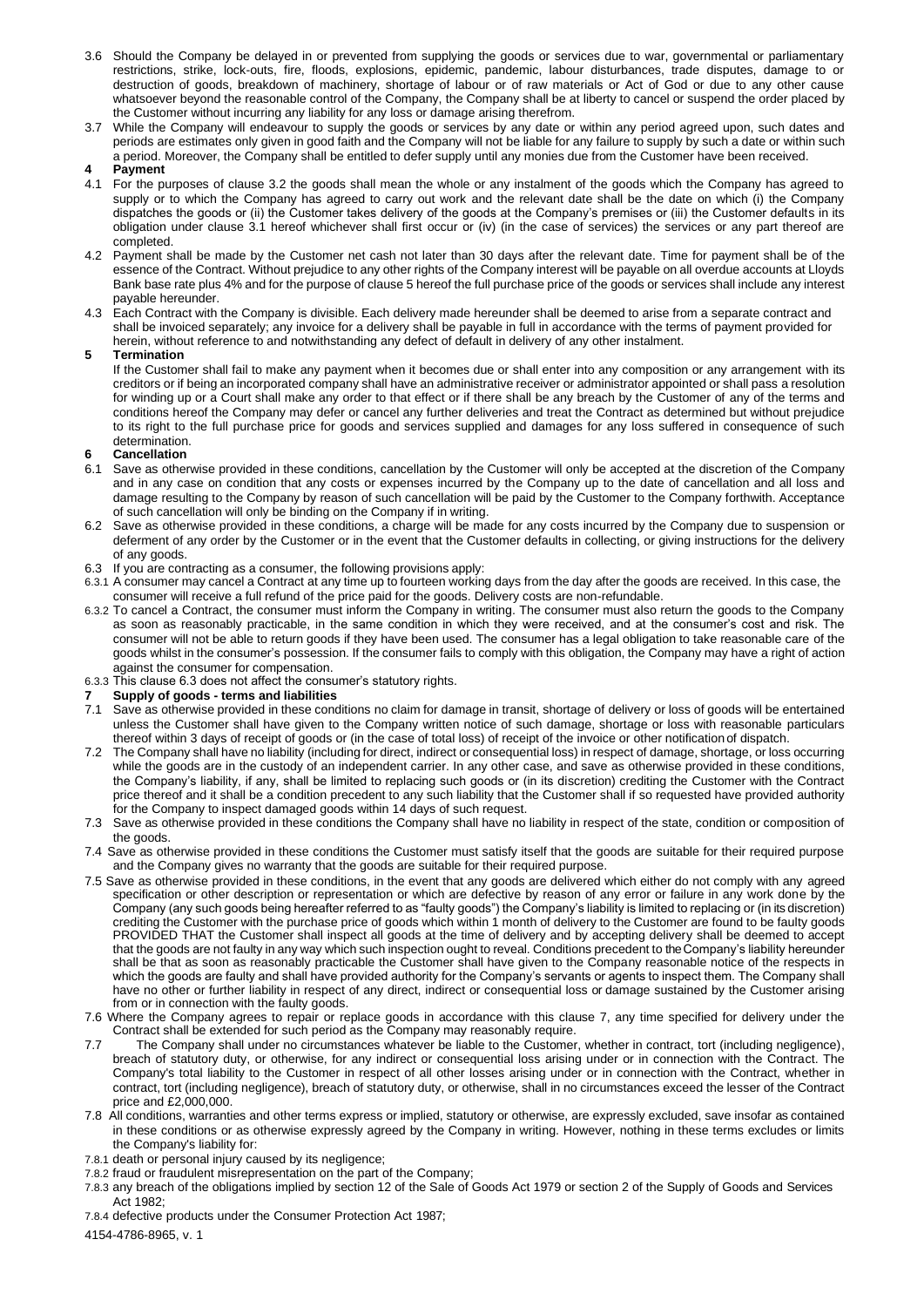7.8.5 liability that cannot be excluded or restricted under the Consumer Rights Act 2015; or

7.8.6 any matter for which it would be illegal for the Company to exclude, or attempt to exclude, its liability.<br>8. Waste Removal

#### **8 Waste Removal**

- 8.1 The following provisions shall apply to all Contracts under which the Company agrees to carry out waste removal, soil testing, soil analysis and/or associated advisory services:
- 8.1.1 Payment shall be made at the contract rate per cubic metre of material taken away and it is a condition of the Contract that the Customer shall in all cases sign a conveyance note in respect of each vehicle at the time of loading.
- 8.1.2 In the event that the loading time in respect of any vehicle exceeds 15 minutes the Company shall be entitled to make an additional charge based on its current daywork rates.
- 8.1.3 The Customer warrants that the details provided to the Company in relation to waste or soil, including but not limited to the relevant category of waste, or the chemical or physical composition of the waste, is accurate. Any deviation between the warranted and actual composition of the waste shall entitle the Company to, at its discretion:<br>8.1.3.1 Refuse to accept the material.
- 8.1.3.1 Refuse to accept the material,<br>8.1.3.2 Require the Customer to remo
- 8.1.3.2 Require the Customer to remove the material, as the Customer's costs, 8.1.3.3 Return the material to the Customer or
- Return the material to the Customer, or
- 8.1.3.4 Remove and dispose of the material in such manner as the Company deems fit,
- 8.1.4 and in all such cases the Customer shall indemnify and hold the Company harmless against any injury, demands, actions, costs, charges, expenses, loss, damage or liability to any persons or property arising from the deviation. The testing of soil samples is undertaken by a third party and, save as herein provided, the Company accepts no liability in respect of its accuracy.
- 
- **9 Haulage** The following provisions shall apply to all Contracts under which the Company agrees to carry out haulage services on a daywork basis:
- 9.1.1 in calculating the period of working time for which payment is due the travelling time to and from the site (or, if greater, a period of 30 minutes for each journey) shall be included.
- 9.1.2 if a vehicle is supplied and not used the working time (excluding travelling time) shall be deemed to be 4 hours.
- 9.1.3 if a vehicle is supplied and is used for part only of the day the working time (excluding travelling time) shall be deemed to be 8 hours. 9.1.4the agreed hourly rate shall apply to all periods of overtime other than any working time on a Sunday, for which an additional rate may be charged.
- the Company may add to the Contract price a reasonable charge for the mileage costs incurred in travelling to and from the site.

#### **10 Provision of Workers**

- 10.1 The following provisions shall apply to all Contracts under which the Company agrees to provide individuals to render services to or on behalf of the Customer ("Temporary Worker").
- 10.2 The Customer agrees to be responsible for all acts, errors or omissions of the Temporary Worker, whether wilful, negligent or otherwise as though the Temporary Worker was on the payroll of the Customer. The Customer will also comply in all respects with all statutes including, for the avoidance of doubt, the Working Time Regulations, Health and Safety At Work Act etc, by-laws, codes of practice and legal requirements to which the Customer is ordinarily subject in respect of the Customer's own staff, including in particular the provision of adequate Employer's and Public Liability Insurance cover for the Temporary Worker whilst it is rendering services for or on behalf of the Customer.
- 10.3 The Customer shall advise the Company of any special health and safety matters about which the Company is required to inform the Temporary Worker and about any requirements imposed by law or by any professional body, which must be satisfied if the Temporary Worker renders services for or on behalf of the Customer.
- 10.4 The Customer shall indemnify the Company and keep it indemnified against any costs, claims or liabilities incurred by the Company arising out of the Temporary Worker rendering services to or on behalf of the Customer or arising out of any non-compliance with clauses 10.2 and 10.3 above and/or as a result of any breach of these conditions.

#### **11 Data protection and data processing**

- 11.2 For the purposes of this clause 11, the terms "data controller", "data processor", "data subject", "personal data" and "processing" shall have the meanings ascribed to them in the applicable laws and regulations relating to data protection, privacy and information security, including (without limitation) the General Data Protection Regulation ("GDPR") meaning Regulation (EU) 2016/679 on the protection of natural persons with regard to the processing of personal data and on the free movement of such data and any national implementing, amending or replacement legislation, as applicable from time to time ("Data Protection Laws"). "Personal Information" means any information which: i) falls within the definition of "personal data", and ii) in relation to which the Company is providing goods and/or services or which the Company is required to process (subject to the Data Privacy Laws) in connection with these Conditions.
- 11.3 The provision of the goods or services may require the Company to process personal information for and on behalf of the Customer. In respect of such processing, the parties acknowledge and agree that:<br>11.3.1 the Customer shall be the data controller and the Company shall be
- 11.3.1 the Customer shall be the data controller and the Company shall be the data processor;<br>11.3.2 the Company shall process personal information as set out in the Schedule (Data Proce
- the Company shall process personal information as set out in the Schedule (Data Processing Register); and
- 11.3.3 Clauses 11.3 to 11.9 below shall apply.
- 11.4 The Customer shall:
- 
- 11.4.1 comply with all Data Privacy Laws;<br>11.4.2 obtain and maintain all relevant reg 11.4.2 obtain and maintain all relevant registrations (and similar) required by Data Privacy Laws; and
- 11.4.3 ensure that all instructions that it issues to the Company comply with Data Privacy Laws.
- 11.5 When processing personal information as part of the delivery of goods or services, the Company shall:
- 11.5.1 process the personal information only on the documented instructions of the Customer, except to the extent that any processing of personal information is required by applicable laws;
- 11.5.2 where processing of personal information by the Company is required by applicable laws, the Company shall inform the Customer of the relevant legal requirement before processing, unless such law prohibits the Company from doing so;
- 11.5.3 notify the Customer where the Company reasonably believes any documented instructions from the Customer in respect of the processing of personal information infringe any Data Privacy Laws or any other applicable laws;
- 11.5.4 ensure that its personnel who are authorised to process the personal information have committed themselves to confidentiality;
- 11.5.5 implement appropriate technical and organisational measures to ensure a level of security appropriate to the risk of processing;
- 11.5.6 only appoint a third party to process personal information on its behalf in accordance with clauses 11.5 and 11.6below;
- 11.5.7 taking into account the nature of the processing, assist the Customer by appropriate technical and organisational measures, insofar as this is possible, for the fulfilment of the Customer's obligation to respond to requests for exercising the data subject's rights under Data Privacy Laws;
- 11.5.8 notify the Customer without undue delay after becoming aware of (A) any unauthorised loss, corruption, damage, destruction, alteration, disclosure or access to any personal information; (B) any unauthorised or unlawful Processing of Personal information; or (C) any breach of Data Privacy Laws ("Data Breach");
- 11.5.9 assist the Customer in its compliance with its obligations under Data Privacy Laws in respect of notifying Data Breaches to the UK Information Commissioner's Office ("ICO") and affected data subjects, insofar as it is able taking into account the nature of the processing and the information available to the Company;
- 11.5.10 at the Customer's discretion, delete or return to the Customer all of the personal information processed under the Contract, and delete any copies of such personal information unless any applicable laws require that copies are kept; and
- 4154-4786-8965, v. 1 11.6 make available to the Customer all information necessary to demonstrate compliance with its obligations in this clause 11.4.The Company shall not sub-contract its processing of personal information to a third party without the Customer's prior specific or general written authorisation (not to be unreasonably withheld, conditioned or delayed). Where any sub-contracting of processing of personal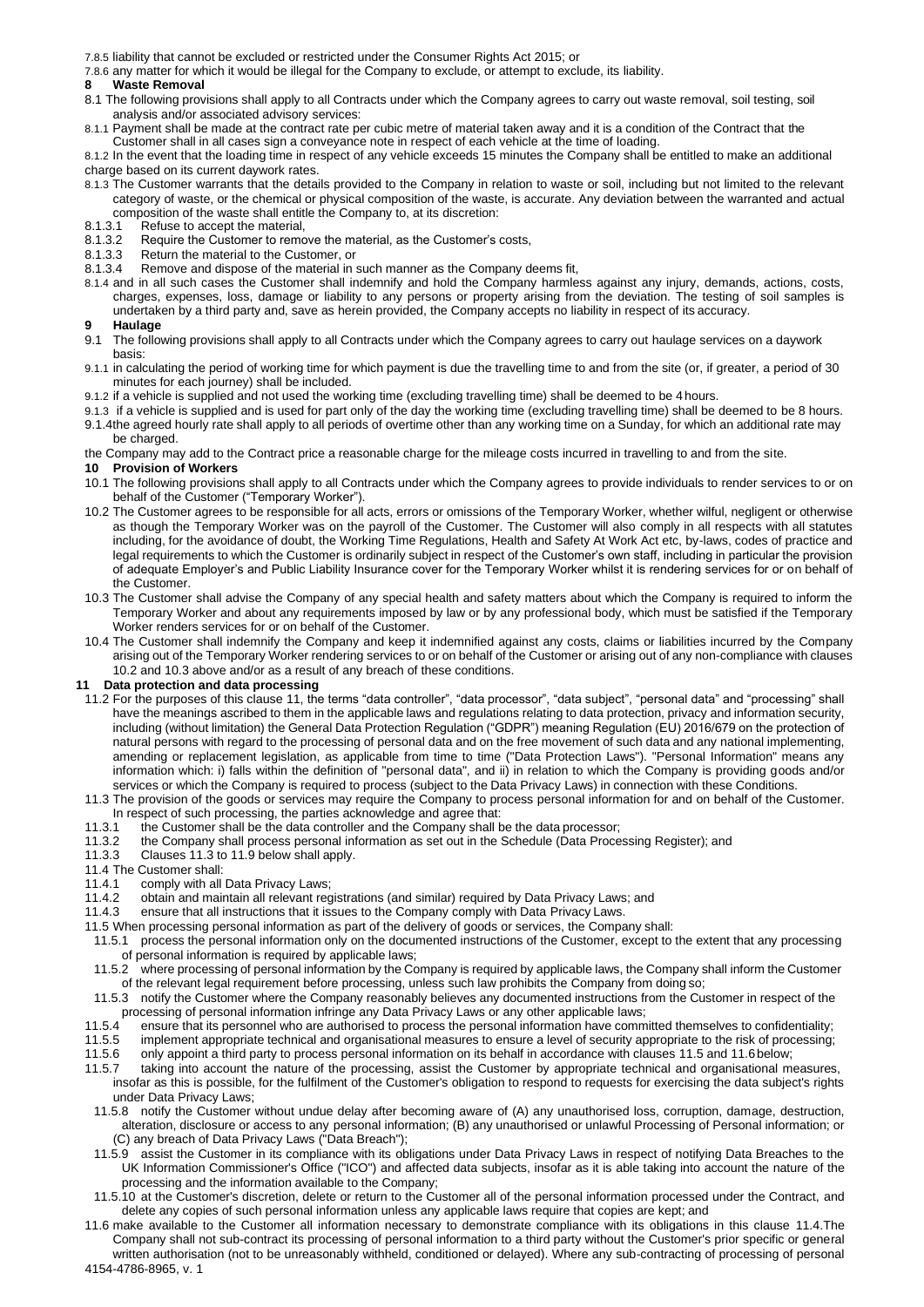information is based on the Customer's general written authorisation, the Company shall inform the Customer of any intended changes concerning the addition or replacement of any sub-contractors and the Customer shall notify the Company of any objections it has to any such changes in writing within five (5) business days, after which any such changes which the Customer has not objected to in accordance with this clause 11.5 shall be deemed to be accepted.

- 11.7 Where the Company sub-contracts its processing of personal information to a third party in accordance with clause 11.5 above, the Company shall:<br>11.7.1 ensure tha
- 11.7.1 ensure that any such third party is subject to the same data protection obligations as those set out inclause 11.4 above,
- 11.7.2 obtain sufficient guarantees from any such third party that they will implement appropriate technical and organisational measures in such a manner that the processing of personal information by such third party will meet the requirements of Data Privacy Laws, and<br>11.7.3 remain liable to the Customer for any processing of personal information by any s remain liable to the Customer for any processing of personal information by any such third party.
- 11.8 Each party shall co-operate with the ICO on the request of the other party in respect of the performance of its tasks under these conditions.
- 11.9 The Company shall not transfer personal information to any country outside the EEA without the prior written consent of the Customer, such consent may be subject to and given on such terms as the Customer may in its discretion prescribe (acting reasonably and in compliance with Data Privacy Laws).
- 11.10 In the event that the Customer consents to the transfer of personal data from the Suppler to a country outside of the EEA under clause 11.8, the Company shall confirm in writing details of how the Company will ensure an adequate level of protection and adequate safeguards in respect of the personal information that will be processed in and/or transferred outside of the EEA so as to ensure compliance with the Data Privacy Laws.

### **12 Assignment**

- 12.2 The Contract is binding between the Customer and the Company and on the Company's respective successors andassignees.
- 12.3 The Customer may not transfer, assign, charge or otherwise dispose of a Contract, or any rights or obligations arising under it, without the Company's prior written consent.
- 12.4 The Company may transfer, assign, charge, sub-contract or otherwise dispose of a Contract, or any of its rights or obligations arising under it, at any time during the term of the Contract.

### **13 Anti-Corruption**

- 13.2 The Company and Customer shall always:
- 13.2.1 comply with all applicable laws, statutes, regulations and codes relating to anti-bribery and anti-corruption including the Bribery Act 2010 (and any amendment thereto or re-enactment thereof);<br>13.2.2 not engage in any activity, practice or conduct which would con
	- not engage in any activity, practice or conduct which would constitute an offence under the Bribery Act 2010; and
- 13.2.3 where the Customer is a commercial organisation, maintain in place from the date of this agreement through the term of this agreement its own policies and procedures constituting adequate procedures as referred to in section 7(2) of the Bribery Act 2010 and from time to time at the reasonable request of the other party shall certify in writing compliance with this clause 12 and shall provide such supporting evidence of compliance as the other party may reasonably request.

### **14 Set-off**

14.2 No right of set-off shall exist in respect of any claims by the Customer against the Company unless such claims are agreed by the Company in writing and the Customer shall not withhold any part of any payment which has become due to the Company for goods or services.

### **15 Notices**

- 15.2 Any notice or other communication given to a party under or in connection with this Contract shall be in writing, addressed to that party at its registered office (if it is a company) or its principal place of business (in any other case) or such other address as that party may have specified to the other party in writing in accordance with this clause, and shall be delivered personally or sent by registered post or other next working day delivery service, or by commercial courier or e-mail.
- 15.3 A notice or other communication shall be deemed to have been received: if delivered personally, when left at the address referred to in clause 15.1; if sent by pre-paid first class post or other next working day delivery service, at 9.00 am on the second business day after posting; if delivered by commercial courier, on the date and at the time that the courier's delivery receipt is signed; or, if sent by e-mail, one business day after transmission.

### **16 Anti-Facilitation of Tax Evasion**

- 16.2 The parties shall:<br>16.2.1 not engage i
	- not engage in any activity, practice or conduct which would constitute either:
	- 16.2.1.1 a UK tax evasion facilitation offence under section 45(5) of the Criminal Finances Act 2017 ("CFA 2017");
	- 16.2.1.2 a foreign tax evasion facilitation offence under section 46(6) of the CFA 2017;
	- 16.2.1.3 the facilitation of a UK Tax Evasion Offence or Foreign Tax Evasion Offence within the meaning of sections 45(5) or 46(6) of the CFA 2017; or
	- 16.2.1.4 a failure to prevent a Facilitation Offence within the meaning of sections 45 or 46 of the CFA 2017; and
- 16.2.2 comply with all applicable laws, statutes, regulations, guidance, recognised practice and codes, whether relating to the prevention of tax evasion and/or the prevention of the facilitation of tax evasion including but not limited to the CFA 2017.
- 16.3 The Company, and the Customer (where it is a "Relevant Body" within the meaning of the CFA 2017), shall:
- 16.3.1 carry out periodic assessments of the risk of one or more of it and its employees and other associated persons committing a facilitation offence under sections 45(5) or 45(6) of the CFA 2017;
- 16.3.2 maintain in place throughout the term of this agreement such policies and procedures including prevention procedures under the CFA 2017 to ensure continued compliance with the requirements set out in this clause; and
- 16.3.3 ensure that any person associated with it who is performing services in connection with this agreement does so only on a basis which imposes on and secures from such person terms equivalent to those imposed on the parties in this Clause 16.

#### **17 Amendment**

17.2 The Company reserves the right to amend these conditions as it considers necessary, including to comply with statutory requirements or any change in legislation and will notify any such amendment to the Customer as soon as practicable.

### **18 No Partnership or Agency**

- 18.2 Nothing in these conditions or any Contract is intended to, or shall be deemed to, establish any partnership or joint venture between any of the parties, constitute any party the agent of another party, or authorise any party to make or enter into any commitments for or on behalf of any other party.
- 18.3 Each party confirms it is acting on its own behalf and not for the benefit of any other person.

#### **19 Waiver**

19.2 No failure or delay by a party to exercise any right or remedy provided under these conditions or any Contract or by law shall constitute a waiver of that or any other right or remedy, nor shall it preclude or restrict the further exercise of that or any other right or remedy. No single or partial exercise of such right or remedy shall preclude or restrict the further exercise of that or any other right or remedy.

#### **20 Severance**

- 20.2 If any provision or part-provision of these conditions or any Contract is or becomes invalid, illegal or unenforceable, it shall be deemed modified to the minimum extent necessary to make it valid, legal and enforceable. If such modification is not possible, the relevant provision or part-provision shall be deemed deleted. Any modification to or deletion of a provision or part-provision under this clause shall not affect the validity and enforceability of the rest of these conditions or any Contract.
- 20.3 If one party gives notice to the other of the possibility that any provision or part-provision of this agreement is invalid, illegal or unenforceable, the parties shall negotiate in good faith to amend such provision so that, as amended, it is legal, valid and enforceable, and, to the greatest extent possible, achieves the intended commercial result of the original provision.

## **21 Third Party Rights**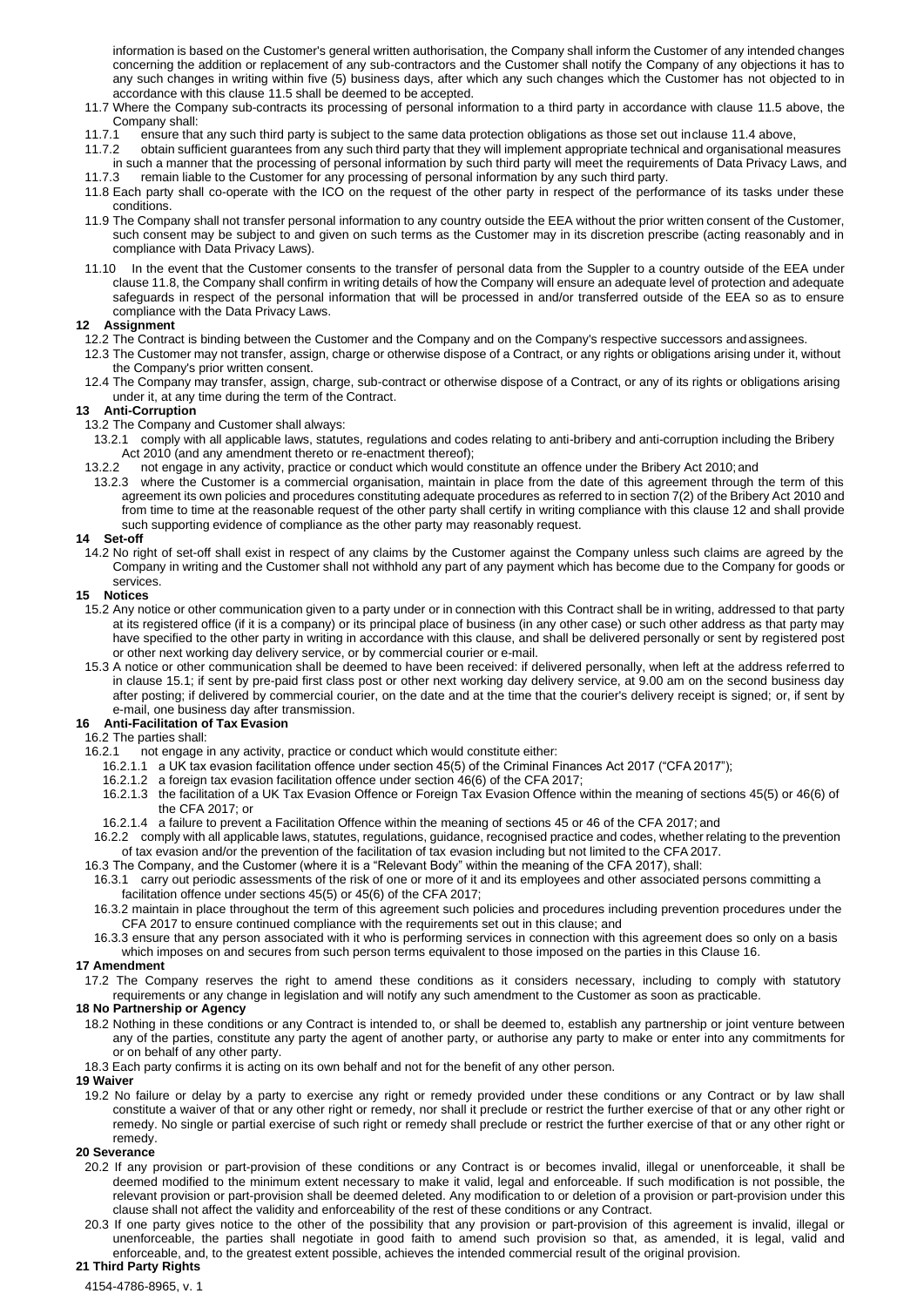21.2 These conditions or any Contract do not give rise to any rights under the Contracts (Rights of Third Parties) Act 1999 to enforce any term of these conditions or any Contract.

### **22 Entire Agreement**

- 22.2 These conditions and any Contract constitutes the entire agreement between the parties and supersedes and extinguishes all previous agreements, promises, assurances, warranties, representations and understandings between them, whether written or oral, relating to its subject matter.
- 22.3 Each party agrees that it shall have no remedies in respect of any statement, representation, assurance or warranty (whether made innocently or negligently) that is not set out these conditions or a Contract between the parties. Each party agrees that it shall have no claim for innocent or negligent misrepresentation or neglect based on any statement in these conditions or a Contract between the parties.

# **23 Governing Law**

- 23.2 These conditions and any dispute or claim arising out of or in connection with it or its subject matter or formation (including noncontractual disputes or claims) shall be governed by and construed in accordance with the law of England.
- 23.3 Each party irrevocably agrees that the courts of England shall have exclusive jurisdiction to settle any dispute or claim arising out of or in connection with these conditions or its subject matter or formation (including non-contractual disputes orclaims).